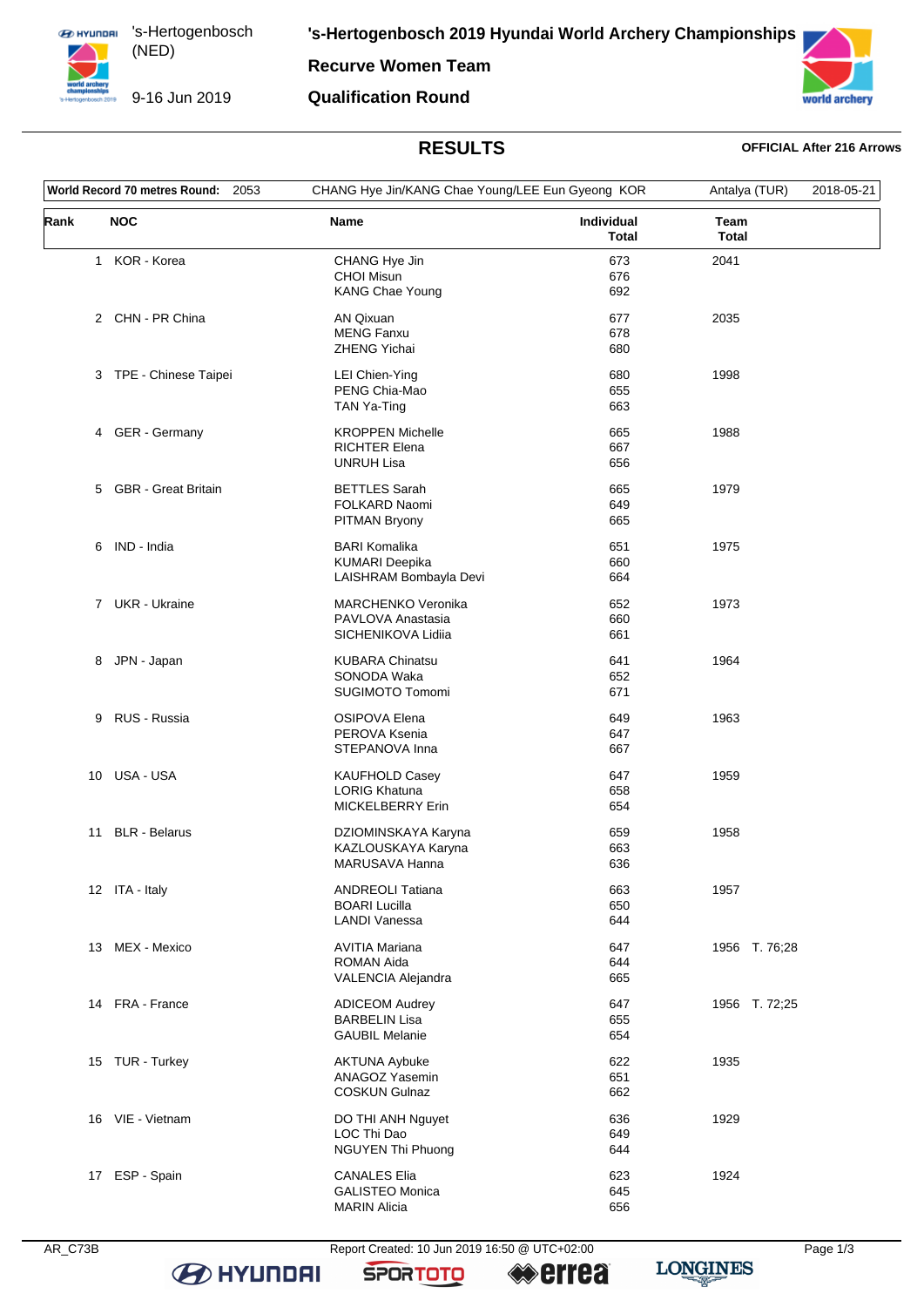**ED HYUNDRI** 's-Hertogenbosch (NED)

9-16 Jun 2019

**Recurve Women Team** 

**Qualification Round** 



# **RESULTS**

### **OFFICIAL After 216 Arrows**

| World Record 70 metres Round:<br>2053 |                      | CHANG Hye Jin/KANG Chae Young/LEE Eun Gyeong KOR                                                |                                   | Antalya (TUR) | 2018-05-21 |
|---------------------------------------|----------------------|-------------------------------------------------------------------------------------------------|-----------------------------------|---------------|------------|
| Rank                                  | <b>NOC</b>           | <b>Name</b>                                                                                     | <b>Individual</b><br><b>Total</b> | Team<br>Total |            |
|                                       | 18 EST - Estonia     | <b>LILIENTHAL Triinu</b><br><b>NURMSALU Laura</b><br><b>PARNAT Reena</b>                        | 634<br>632<br>647                 | 1913          |            |
| 19                                    | DEN - Denmark        | <b>DEGN Randi</b><br>JAGER Maja<br><b>LAURSEN Anne Marie</b>                                    | 651<br>651<br>606                 | 1908          |            |
| 20                                    | IRI - IR Iran        | <b>ALIPOOR Niloofar</b><br><b>NEMATI Zahra</b><br>SHOJAMEHR Shiva                               | 647<br>617<br>637                 | 1901          |            |
| 21                                    | MGL - Mongolia       | ALTANGEREL Enkhtuya<br><b>BISHINDEE Urantungalag</b><br>GANBOLD Uyanga                          | 637<br>644<br>617                 | 1898          |            |
|                                       | 22 POL - Poland      | <b>FARASIEWICZ Karolina</b><br><b>LESNIAK Natalia</b><br>ZYZANSKA Sylwia                        | 609<br>632<br>655                 | 1896          |            |
|                                       | 23 SWE - Sweden      | <b>BJERENDAL Christine</b><br><b>JANGNAS Erika</b><br><b>KATTSTROM Elin</b>                     | 658<br>615<br>614                 | 1887          |            |
| 24                                    | THA - Thailand       | <b>INKHAM Nattapat</b><br>KHUNHIRANCHAIYO Narisara<br>PHUTDEE Waraporn                          | 633<br>605<br>639                 | 1877          |            |
| 25                                    | COL - Colombia       | <b>ACOSTA GIRALDO Valentina</b><br><b>RENDON Ana Maria</b><br>SEPULVEDA Maira                   | 622<br>640<br>612                 | 1874          |            |
| 26                                    | MAS - Malaysia       | ABDUL HALIL Nur Afisa<br><b>GHAPAR Nur Aliya</b><br>LOKE Shin Hui                               | 616<br>642<br>613                 | 1871          |            |
|                                       | 27 BRA - Brazil      | <b>DOS SANTOS Ane Marcelle</b><br>MACHADO Ana<br>PAULINO DOS SANTOS Graziela                    | 641<br>606<br>613                 | 1860          |            |
| 28                                    | KAZ - Kazakhstan     | <b>ASKAROVA Karakoz</b><br><b>IGIBAYEVA Gaukhar</b><br><b>ILYASSOVA Alina</b>                   | 576<br>622<br>658                 | 1856          |            |
|                                       | 29 AUS - Australia   | <b>BRIDGER Deonne</b><br>HAYWOOD Sarah<br><b>MAXWORTHY Belinda</b>                              | 634<br>605<br>609                 | 1848          |            |
| 30                                    | INA - Indonesia      | CHOIRUNISA Diananda<br>KUSUMAWARDANI Titik<br>LESTARI Linda                                     | 607<br>603<br>634                 | 1844          |            |
| 31                                    | PHI - Philippines    | <b>BIDAURE Pia Elizabeth Angela</b><br><b>HONGITAN Kareel Meer</b><br><b>TAGLE Nicole Marie</b> | 624<br>627<br>586                 | 1837          |            |
|                                       | 32 NED - Netherlands | <b>BAYARDO Gabriela</b><br><b>LAAN Sarina</b><br><b>VISSER Sietske</b>                          | 658<br>555<br>623                 | 1836          |            |
| 33                                    | GEO - Georgia        | ARJEVANIDZE Ira<br>NARIMANIDZE Khatuna<br>PHUTKARADZE Tsiko                                     | 601<br>608<br>626                 | 1835          |            |
|                                       | 34 AZE - Azerbaijan  | GASIMOVA Ozay<br>RAMAZANOVA Yaylagul<br>SIMONOVA Svetlana                                       | 606<br>624<br>599                 | 1829 T. 44;20 |            |

**B** HYUNDAI

Report Created: 10 Jun 2019 16:50 @ UTC+02:00

**SPORTOTO**